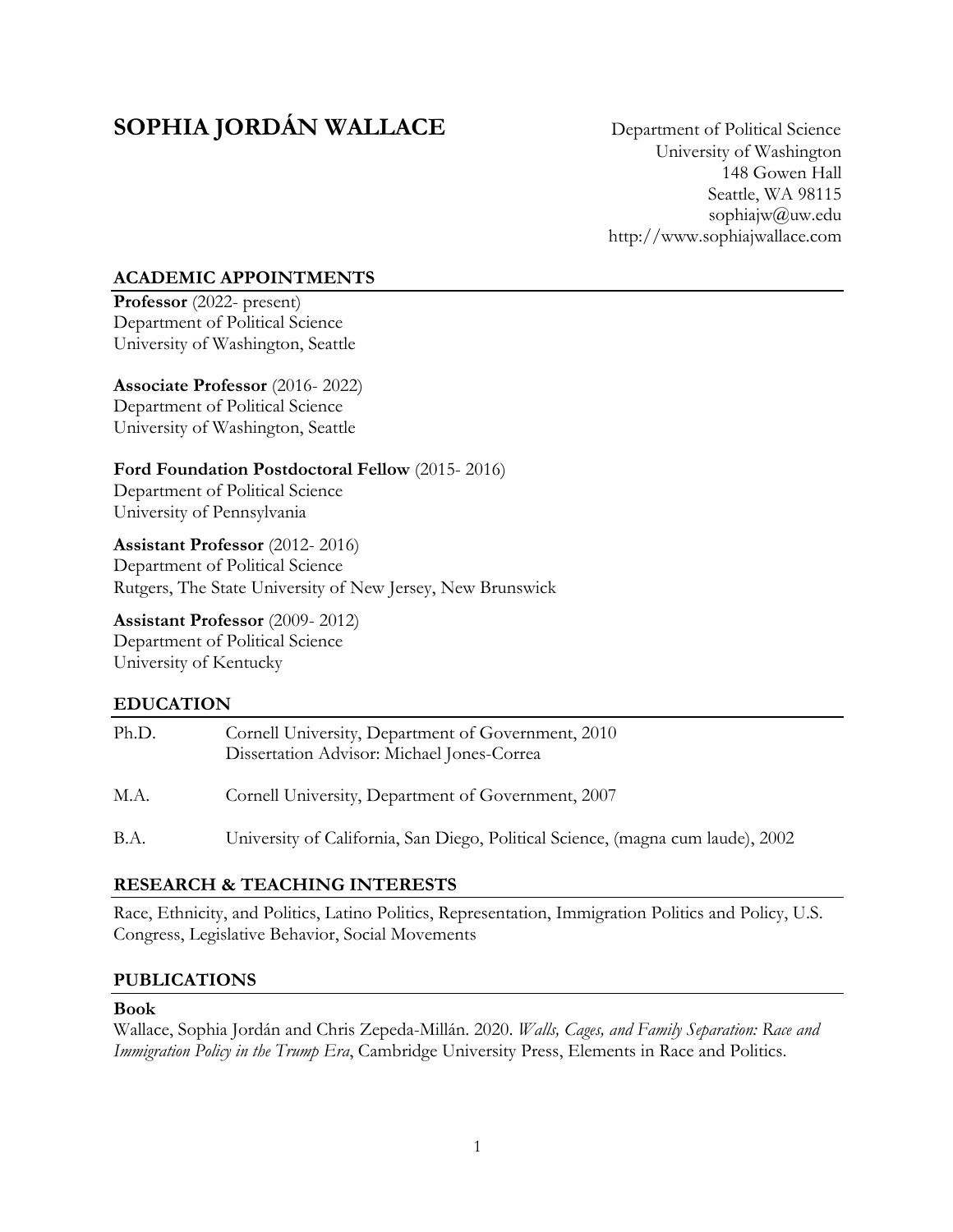### **Peer Reviewed-Articles**

Simien, Evelyn M. and Sophia Jordán Wallace. Forthcoming. "Disproportionate Service: Considering the Impacts of George Floyd's Death and the Coronavirus Pandemic for Women Academics and Faculty of Color". *PS: Political Science & Politics*.

Wallace, Geoffrey P.R. and Sophia Jordán Wallace. 2020. Who Gets to Have a DREAM? Examining Public Support for Immigration. *International Migration Review*. 54(2): 527-558.

Wallace, Sophia Jordán and Chris Zepeda-Millán. 2020. Do Latinos Still Support Immigrant Rights Activism: Examining Latino Attitudes a Decade After the 2006 Protests. *Journal of Ethnic and Migration Studies*. 46(4): 770-790.

Casellas, Jason P. and Sophia Jordán Wallace. 2019. Sanctuary Cities: Public Attitudes about Local-Federal Collaboration on Immigration Enforcement. *Urban Affairs Review*. 56(1):32-64.

Casellas, Jason. P, Daniel Q. Gillion, and Sophia Jordán Wallace. 2019. Race, Partisanship, and Attitudes Towards Public Policy Commonality and Legislative Districts. *Journal of Race, Ethnicity, and Politics*. 4(1):32-59.

Jones-Correa, Michael, Sophia J. Wallace and Chris Zepeda-Millán. 2016. The Impact of Large-Scale Collective Action on Latino Perceptions of Commonality and Competition with African-Americans. *Social Science Quarterly*. 97(2): 458- 475.

\* Awarded APSA Section on Race, Ethnicity, and Politics Best Paper Award 2014

Casellas, Jason P. and Sophia J. Wallace. 2015. The Role of Race, Ethnicity, and Partisanship on Attitudes about Descriptive Representation. *American Politics Research*. 43(1): 144-169.

Wallace, Sophia J. 2014. Representing Latinos: Examining Descriptive and Substantive Representation in Congress. *Political Research Quarterly*. 67(4): 917-929.

Wallace, Sophia J., Chris Zepeda- Millán and Michael Jones-Correa. 2014. Spatial and Temporal Proximity: Examining the Effects of Protests on Political Attitudes. *American Journal of Political Science*. 58(2): 449-465.

Wallace. Sophia J. 2014. Papers Please: An Analysis of State Level Anti-Immigrant Legislation in the Wake of Arizona's SB 1070. *Political Science Quarterly*. 129(2): 261-291.

Wallace, Sophia J. 2014. The Effect of Discrimination and Identity on Latino Attitudes towards Descriptive Representation. *Social Science Quarterly*. 95(2): 311-327.

Zepeda- Millán, Chris and Sophia J. Wallace. \* 2013. Racialization in the Times of Contention: How Social Movements Influence Latino Racial Identity. *Politics, Groups, and Identities*. 1(4): 510-527.

Wallace, Sophia J. 2012. It's Complicated: Latinos, President Obama and the 2012 Election. *Social Science Quarterly*. 93(5): 1360-1383.

### **Peer Reviewed Book Chapters**

Chris Zepeda-Millán and Sophia J. Wallace. \* 2018. "Mobilizing for Immigrant Rights." In *Charting the Resistance: The Emergence of the Movement Against Donald Trump*. Edited by David Meyer and Sidney Tarrow. Oxford University Press; 90-108.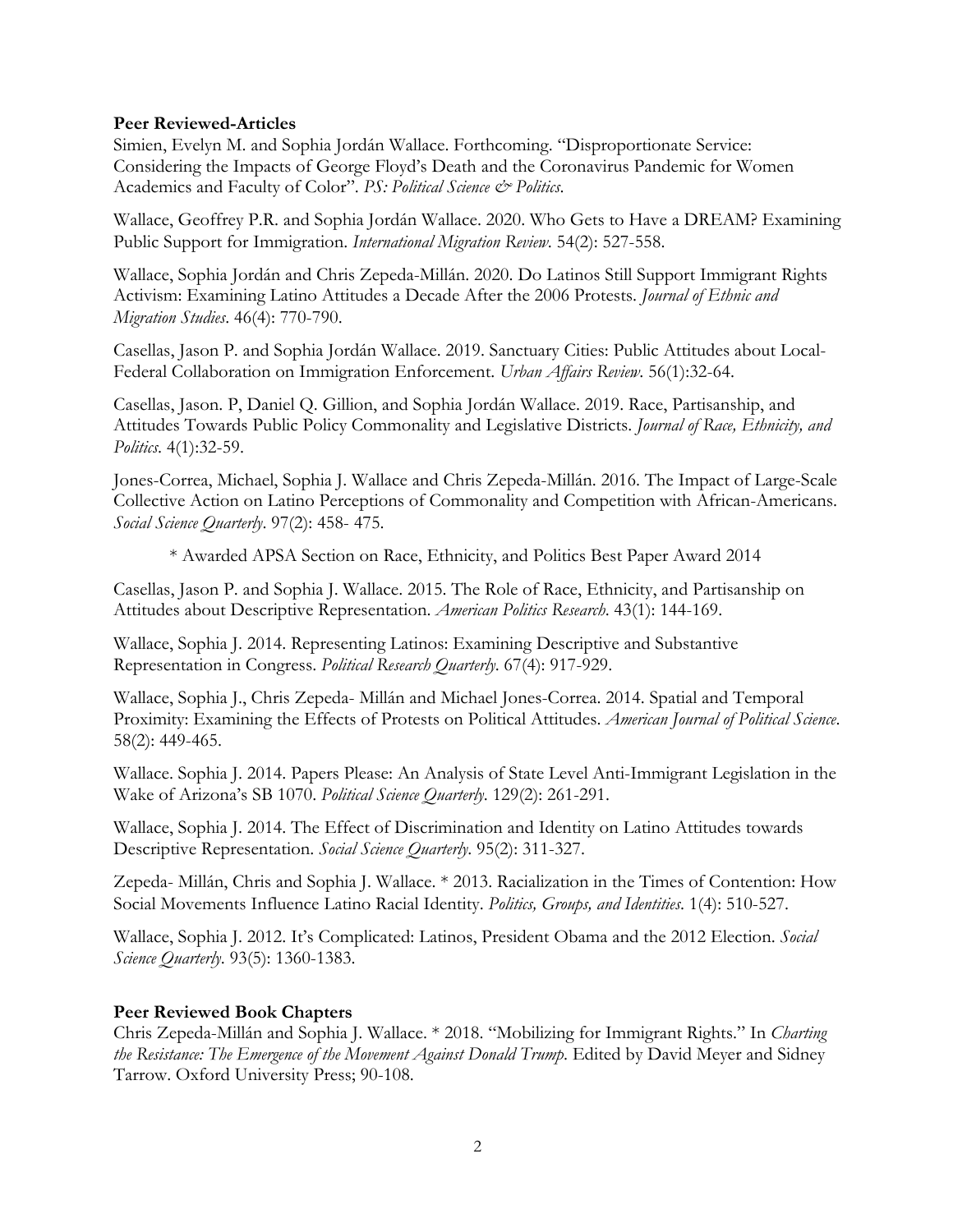Ayoub, Phillip, Sophia J. Wallace, and Chris Zepeda-Millán. 2014. "Triangulation in Multi-Method Social Movement Research" in Donatella della Porta (ed.) *Methodological Practices in Social Movements Research*, Oxford University Press; 67-96.

### \*Reverse alphabetical order **WORKS IN PROGRESS**

Wallace, Sophia Jordán. *United We Stand: Latino Representation in the U.S. Congress* (book project)

Wallace, Sophia Jordán. *Immigration Reform: Failure and Success in Congress* (book project)

Wallace, Sophia Jordán. "Framing & Immigration Reform: An Analysis of Congressional Hispanic Caucus Press Releases"

Simien, Evelyn M. and Sophia Jordán Wallace. "Exclusion and Disproportionate Service: Considering the Impacts for Women Academics and Faculty of Color in Political Science" (Under Review)

# **FELLOWSHIPS, GRANTS & AWARDS**

Chair in Congressional Policymaking, John W. Kluge Center, Library of Congress, 2021

Dirksen Center Congressional Research Grant, 2018

Social Science Research Council (SSRC), Negotiating Agreement in Congress Research Grant from the Anxieties of Democracy Program, 2017-2018

Latino Center for Leadership Development, Research Grant (with Chris Zepeda-Millán), 2017

Ford Foundation Fellowship, 2015-2016

APSA Section on Race, Ethnicity, and Politics Best Paper Award, 2014

Research Council Grant, Rutgers University, 2013

Eagleton Institute for Politics, Center on the American Governor Grant, 2012

Diversity Program Research Grant (with Patricia Ehrkamp), University of Kentucky, 2011

American Political Science Association, Fund for Latino Scholarship, 2011

Diversity Program Research Grant (with Geoffrey P.R. Wallace), University of Kentucky, 2011

American Association of Hispanics in Higher Education Dissertation Award,  $3<sup>rd</sup>$ place, 2011

American Political Science Association, Race and Ethnic Politics Section Best Dissertation Award Finalist, 2010

Mellon Dissertation Completion Fellowship, Cornell University, 2009

American Political Science Association Fund for Latino Scholarship Award, 2008

American Studies Research Grant, Cornell University, 2008

Provost's Diversity Fellowship, Cornell University, 2008

Conference Travel Grant, Government Department, Cornell University, 2008

Research Travel Grant, Graduate School of Arts & Sciences, Cornell University, 2008

Latino Studies Graduate Research Grant, Cornell University, 2007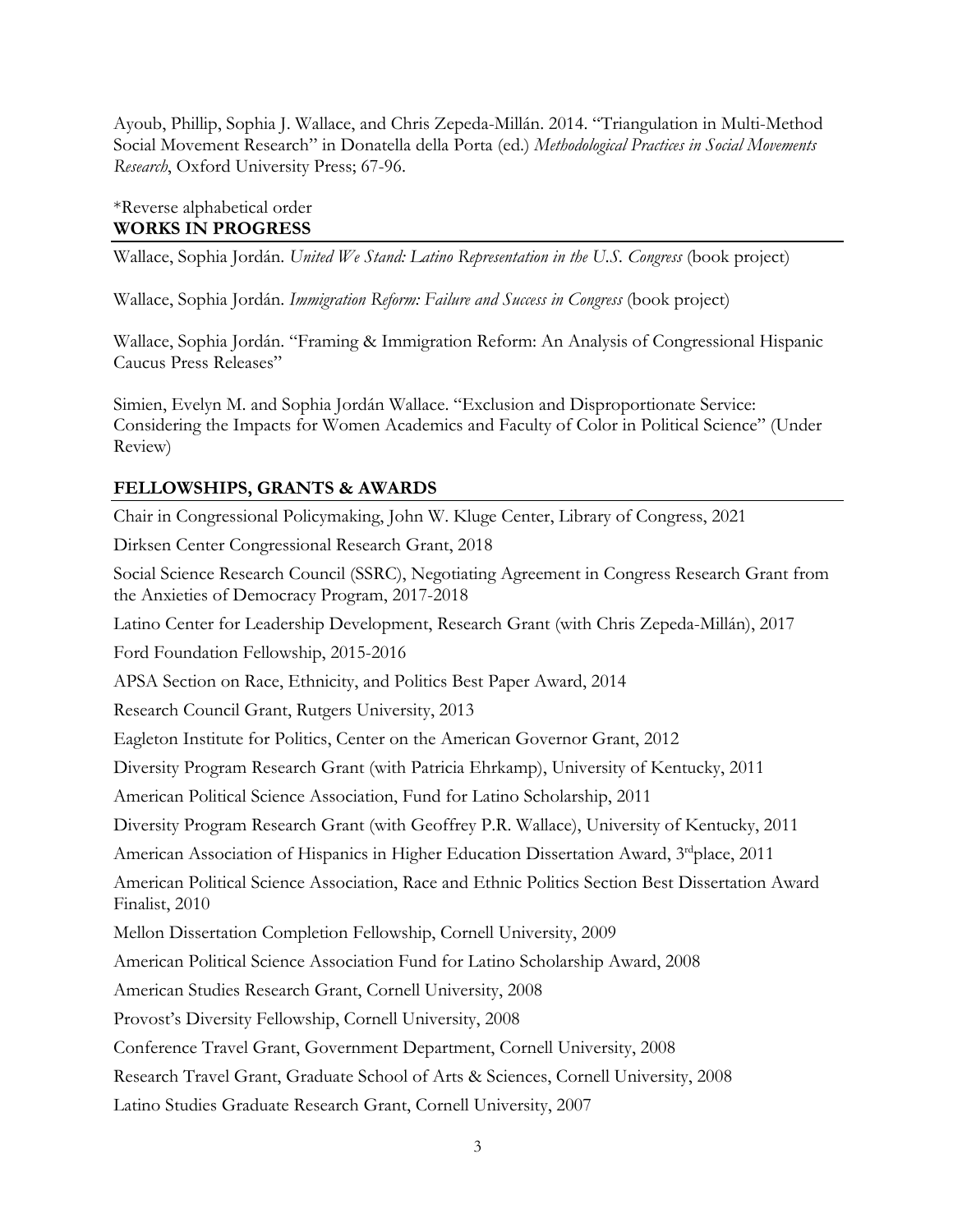Scholar-in-Residence 2006-2007, School of Public Affairs, American University American Studies Dissertation Research Grant, Cornell University, 2006 Conference Travel Grant, Graduate School of Arts & Sciences Cornell University, 2005 and 2008 Sage Fellowship 2003-2004, Cornell University Michael Addison Award for Outstanding Research Paper, UCSD, 2002

#### **SELECTED CONFERENCE PRESENTATIONS**

2021- WPSA 2019- WPSA 2018- WPSA, SPSA 2017- APSA, WPSA, EPSA, LASA 2016- SPSA, ASA 2015- APSA 2014- APSA 2013- APSA, WPSA, MPSA 2012- APSA, MPSA 2011- APSA, WPSA, MPSA 2010- WPSA 2008- APSA, WPSA, MPSA

#### **INVITED PRESENTATIONS/WORKSHOPS**

- "Race and the 2020 Election", University of Massachusetts, Lowell, Department of Political Science March 18<sup>th</sup>, 2021.
- "Racial Politics after the 2020 Election", Center for the Study of Diversity, Northwestern University, and Democracy. December  $10^{th}$ , 2020.
- "Reckoning with the 2020 Election", Carr Center for Human Rights, Harvard University, November 13, 2020.
- "Public Opinion Towards the Border Wall in the Trump Era", University of California, Berkeley, Race, Ethnicity, and Immigration Colloquium, November 19th, 2019.
- "Immigration Reform: Examining Dynamics of Negotiation, Gridlock, and Agreement in Congress" Social Science Research Council. Anxieties of Democracy. October 26, 2018.
- "Becoming American: Scholarship on Race and Immigration", James Weldon Johnson Institute for the Study of Race and Difference, Emory University, Public Dialogues in Race and Difference Series, September 28, 2017.
- "Public Attitudes Towards the DREAM Act: Examining Support for Immigration Reform", Stanford University, Dept. of Political Science, American Politics Speaker Series, February 8, 2017.
- "The Latino Electorate, the Politics of Immigration, and the 2016 Elections", Harvard Kennedy School, Race and American Politics Series, May 4<sup>th</sup>, 2016.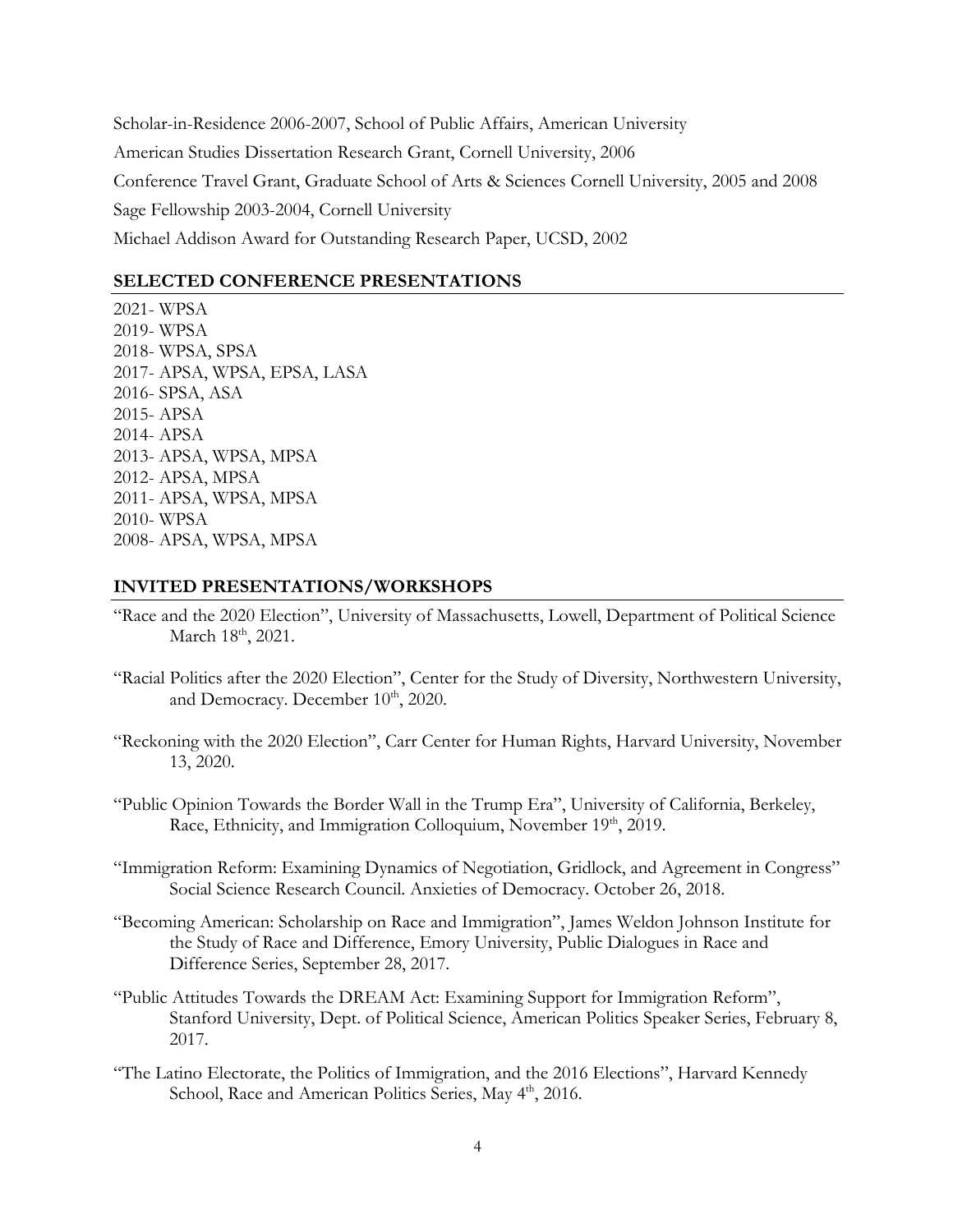- "Public Attitudes Towards the DREAM Act: Examining Support for Immigration Reform", University of Pennsylvania, Dept. of Political Science, American Politics Speaker Series, April 22, 2016.
- "Time, Space, and Activism: The Impact of Protests on Latino Identities and Political Attitudes", Princeton University, Center for the Study of Democratic Politics, February 4<sup>th</sup>, 2016.
- "Mapping Latino Inequality and Examining Class Consciousness Among Latinos", University of Houston, Conference on Latino Political Identity, December 5, 2015.
- "Impact of Protests on Latino/a Identity, Attitudes, and Participation," Emerging Latino Scholars Panel, Annual Meeting of the American Political Science Association, Sept. 3, 2015.
- "Coalition Building to Advance Diverse Leadership and Address Discrimination in Political Science and Law & Social Sciences," National Science Foundation, January 7-9, 2015.
- "Latino Representation in Congress: A Case Study in Immigration Legislation," Program on International Migration, UCLA, Los Angeles, CA, October 31, 2014.
- "Solutions to Political Polarization in the U.S.," William and Flora Hewlett Foundation, Menlo Park, CA, October 17-18, 2013.
- "Latina Perspectives in Political Science: Research Questions, Analytical Approaches, and Unique Insights," Latino Politics Workshop, Annual Meeting of the American Political Science Association, Seattle, WA, August 31, 2011.
- "Beyond Roll Call Votes: Latino Representation in the 108<sup>th</sup>-110<sup>th</sup> Congresses of the U.S. House of Representatives," Annual Meeting of the American Association of Hispanics in Higher Education, San Antonio, TX, March 3, 2011.

### **OTHER PUBLICATIONS**

Jones-Correa, Michael and Sophia Jordán Wallace. 2016. "Experiencing Inequality but Not Seeing Class: An Examination of Latino Attitudes". APSA Presidential Task Force Report on Racial and Class Inequalities. https://www.apsanet.org/inequalities

Book Review of *From Inclusion to Influence: Latino Representation in Congress and Latino Political Incorporation in America* by Walter Clark Wilson. 2018. *Congress & the Presidency.* 45(2): 222-223.

### **TEACHING & ADVISING**

*Graduate Courses:*

- o Race, Ethnicity, and Politics
- o American Politics Core/Field Seminar
- o Congress
- o Qualitative Methods, Mixed Methods, and Applications
- o Immigration Politics & Policy

#### *Undergraduate Courses:*

- o Race, Ethnicity, and Politics
- o Latino Politics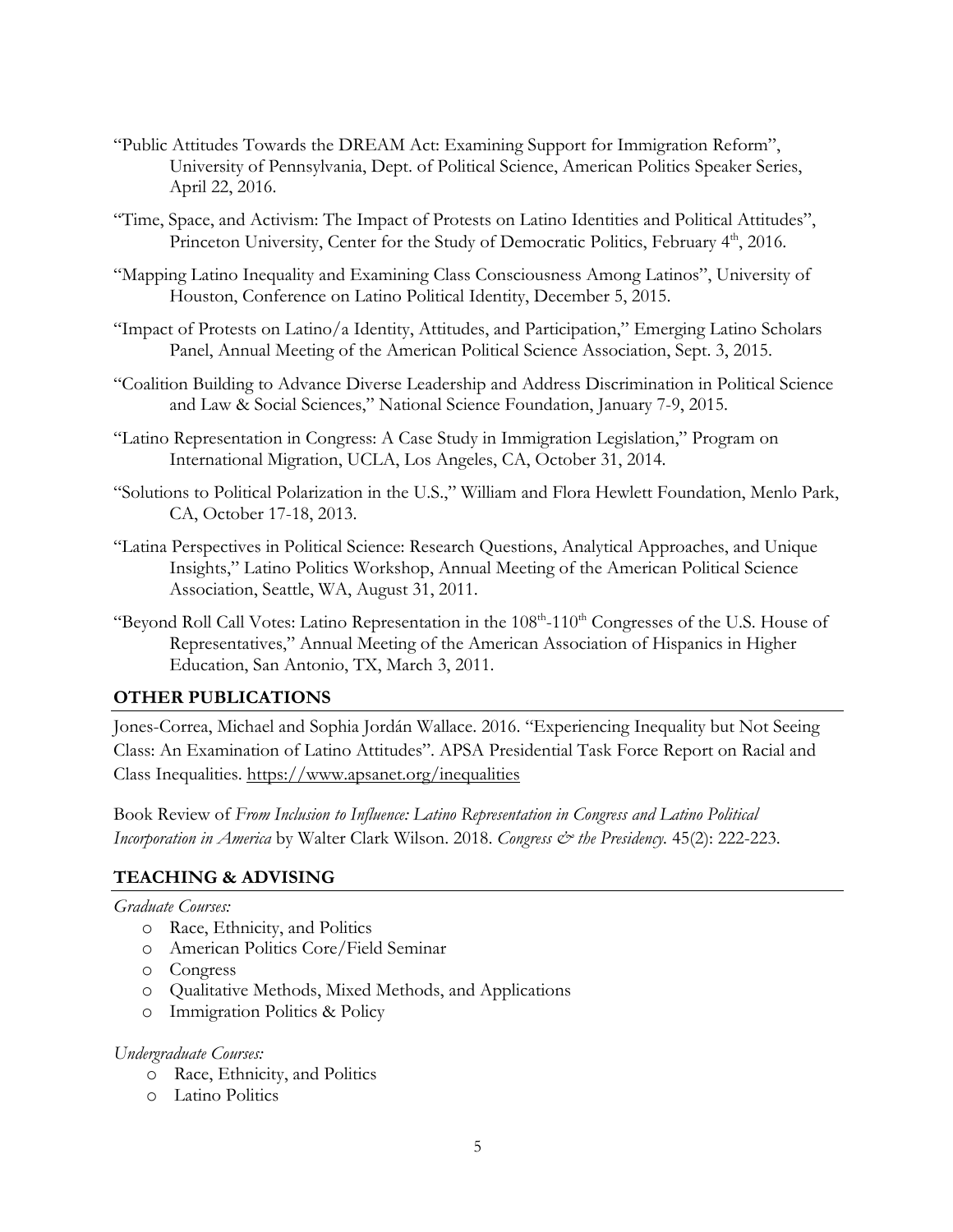- o Immigration Politics & Policy
- o U.S. Congress

#### **Advising**

#### *Dissertation*

Carolyn Dapper, Co-Chair (UW, 2022) Sebastian Mayer, Member, (UW, ongoing) Rutger Ceballos, Member, (UW, ongoing) Dennis Young, Member (UW, ongoing) Julia Wejchert, Member, (UW, ongoing) Cathy Wineinger, Member, (Rutgers, 2019)

#### *MA Thesis*

Yulenni Vennegas Lopez, Chair, (UW, ongoing) Julia Wejchert, Chair, (UW, 2020) Dennis Young, Member, (UW, 2020) Rutger Ceballos, Member, (UW, 2019) Carolyn Dapper, Member, (UW, 2018) Sebastian Mayer, Member, (UW, 2018)

*Undergraduate Honors Thesis*

Lukas Garcia, Chair, (UW 2020)

Miguel Angel Mariscal, Chair, (UW 2019), Winner of Lev Award for Best Thesis in the Department of Political Science

Yulenni Vennegas Lopez, Chair, (UW 2018), Winner of Lev Award for Best Thesis in the Department of Political Science, Honorable Mention for UW Library Research Senior Thesis Award

#### **LANGUAGE PROFICIENCY**

#### Spanish

#### **PROFESSIONAL SERVICE**

Symposium on the Politics of Immigration, Race, and Ethnicity (SPIRE), Co-Founder and Co-Organizer, 2012-Present

- Meetings at Yale 2012, Rutgers 2013, Indiana University (Bloomington) 2014, UPenn 2014, Vanderbilt 2015, UW 2017, UPenn 2018, Princeton 2020, Emory 2022

APSA Section on Legislative Studies, Emerging Scholar Award, Committee Member, 2022

- New Perspectives in Studies of American Governance and Representation, American University Grant Review Panel, Committee Member, 2022
- APSA Presidential Task Force Member, "Examining Issues and Mechanisms of Systemic Inequality in the Discipline: Climate and Context, 2020-2021

WPSA Committee on the Status of Latinos, Committee Member, 2018-2021

APSA Presidential Task Force Member, "New Partnerships," 2017-2018

APSA Ralph J. Bunche Book Award Committee Member, 2018

WPSA Charles Redd Paper Award Committee Member, 2017-2018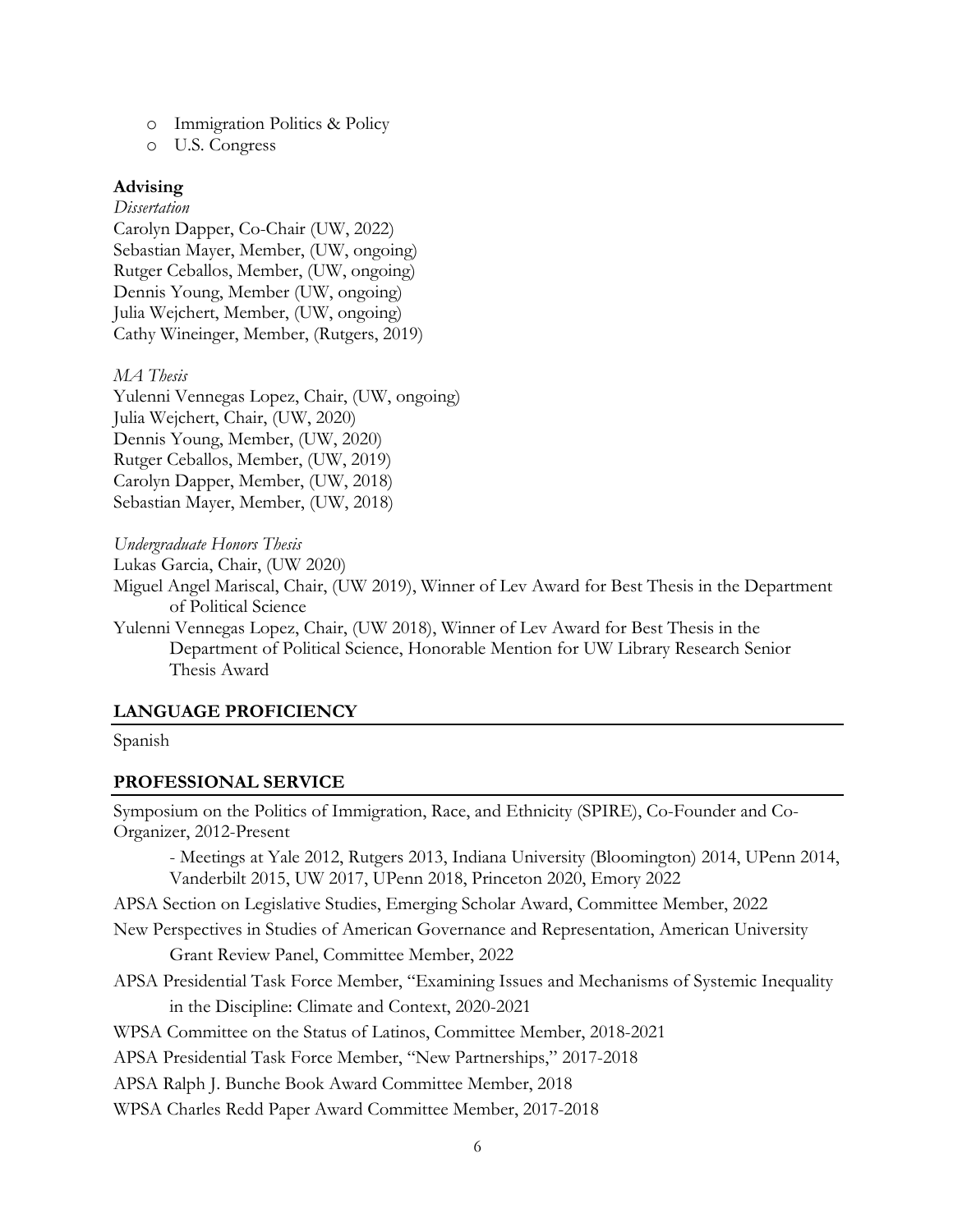National Science Foundation, Political Science Grant Review Panel Member

- SPSA Committee on the Status of Latinos, Committee Member, 2015-2017
- APSA Latino Politics Best Book Award, Committee Member, 2015-2016
- APSA Section on Race, Ethnicity, and Politics, Publications Committee Member, 2013-2014
- APSA Latino Politics Best Book Award, Committee Chair, 2014-2015
- APSA Presidential Task Force Member, "Racial and Class Inequalities," 2014-2015
- APSA Presidential Task Force Member, "Getting to Yes in Politics: Negotiating in Congress," 2012- 2013
- MPSA, Latino/a Caucus, Vice President, 2012-2013

#### **Conferences**

Moderator, "Publishing in Latino Politics", WPSA Latino Politics Workshop 2021 Panelist, "Meet the Editors", Women in Legislative Studies Workshop, February 2021

Panelist, "Author Meets Critics: *Specters of Belonging* by Adrián Félix, WPSA 2019

Panelist, "Meet the Editors", WPSA 2019

Panelist, "Navigating the Job Market at Different Stages of Your Career", SPIRE, 2018

Panelist, APSA Latino Caucus 20<sup>th</sup> Anniversary, "Mentorship", Latino Politics Workshop, APSA 2018

Panelist, MPSA Latino Caucus Distinguished Career Award Roundtable for Michael Jones-Correa, MPSA, 2018

- Panelist, "Immigration Policy in Contemporary Politics," Latino Politics Workshop, WPSA 2017
- Panelist, "Academic Diversity: Challenges and Strategies," Latino Politics Workshop, WPSA 2016
- Panelist, "Fifty Years After the VRA: The Future of Voting and Representation in the U.S," APSA 2015

Panelist, "Author Meets Critics: *The Political Power of Protest* by Daniel Q. Gillion," MPSA 2015 Panelist, "Successful Negotiation: Job Offers and Beyond," MPSA 2015

- Panelist, "Thriving or Just Surviving: Balancing Work and Family," APSA 2014
- 
- Panelist, "Transitioning to being an Assistant Professor," Latino Politics Workshop, WPSA 2013 Chair, APSA, 2021

Chair, WPSA 2017

Discussant, WPSA, 2017, 2015, 2013, 2011

Discussant, APSA, 2013, 2011

Discussant, MPSA 2011

Discussant and Roundtable Participant, Conference "Immigration Policy in an Anti-Immigrant Era," Quantitative Initiative for Policy and Social Research, University of Kentucky, March 10-11, 2011

#### **Editorial and Reviewer Service**

Field Editor for Race, Ethnicity, and Immigration, *Political Research Quarterly*, 2018 2022 Editorial Board Member, *Politics, Groups and Identities*, 2017-present Editorial Board Member, *Social Science Quarterly*- 2018-present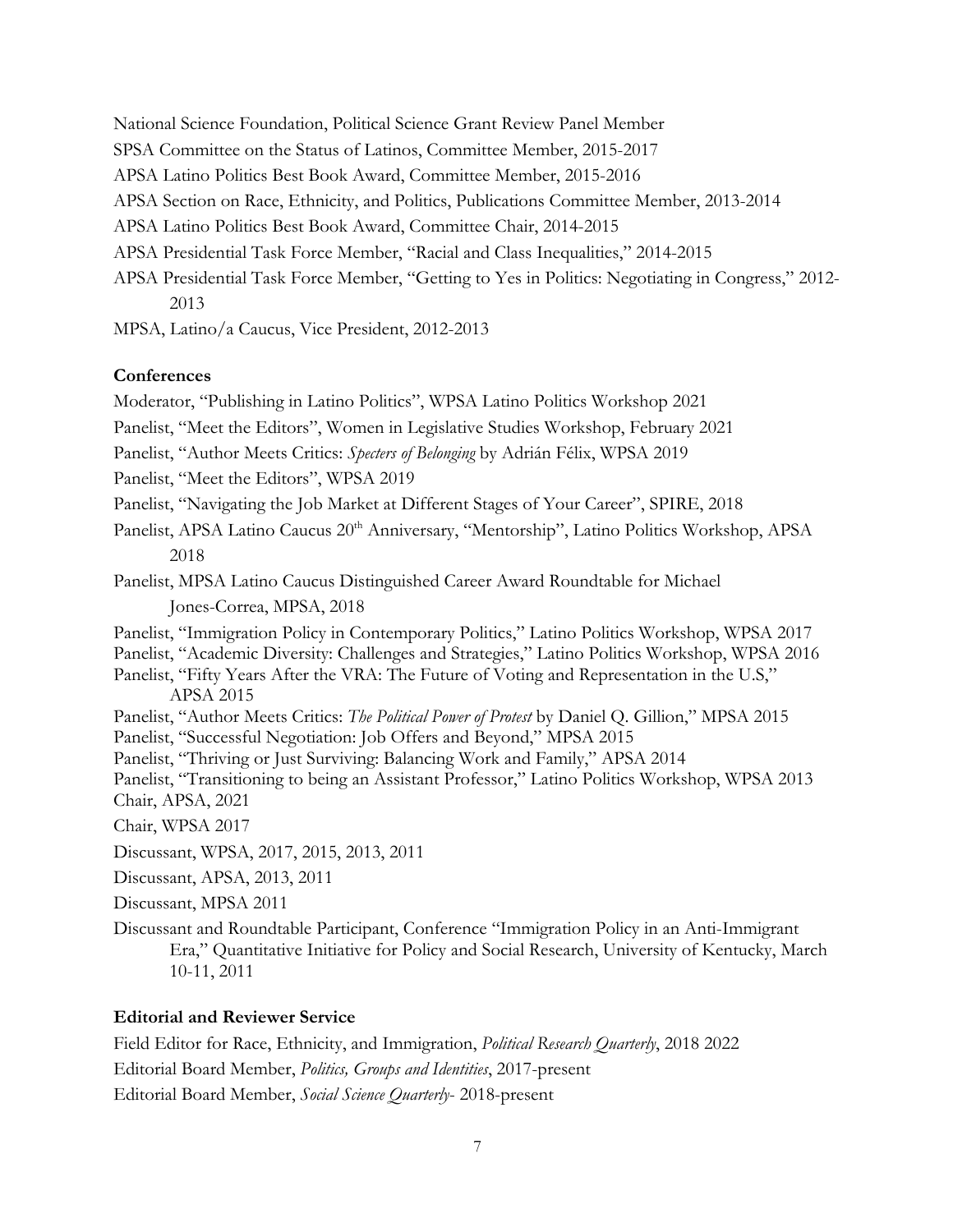# Editorial Board Member, *Political Behavior*- 2019-present Editorial Board Member, Legislative Studies Section Newsletter, 2016-2018

Reviewer

*National Science Foundation, American Political Science Review, American Journal of Political Science, International Migration Review, Journal of Politics, British Journal of Political Science, Political Research Quarterly, Political Behavior, Perspectives, Political Geography, Policy Studies Journal, Congress & the Presidency, Politics, Groups and Identities, Social Science Quarterly, Legislative Studies Quarterly, American Politics Research, CQ Press, Journal of Race, Ethnicity, and Politics, Political Science Quarterly, Oxford University Press, Norton, Routledge, and Temple University Press.*

### **PROFESSIONAL AFFILIATIONS**

American Political Science Association (Latino Caucus) Midwest Political Science Association (Latino Caucus) Western Political Science Association (Latino Caucus) Latin American Studies Association European Political Science Association American Sociological Association

### **UNIVERSITY SERVICE**

### **University of Washington**

Director, Washington Institute for the Study of Inequality and Race (WISIR), 2019-2022 REP Job Search, Chair, Fall 2021 Field Director for Latino Politics and Immigration, Washington Institute for the Study of Inequality and Race (WISIR), 2016-present Center for Workforce Inclusion and Healthcare System Equity, Advisory Board Member, 2022 present Diversity Committee Member, Dept. of Political Science, 2016-present Women Investigating Race, Ethnicity, and Difference, Member, 2016-present Co-Director of Graduate Student Professionalization Workshop, Political Science, 2017-2020 Royalty Research Fund Grant Proposal Reviewer, 2019, 2022 Methods Job Search, Committee Member, Fall 2018 WISIR Student Research Grant Award, Committee Chair, 2017-2018 Admissions Committee Member, Dept. of Political Science, 2016-2018

### **Rutgers University**

Co-Job Placement Director, Dept. of Political Science, 2015-2016 Job Search Committee Member, Fall 2015 American Field Exam Committee Member, Dept. of Political Science, 2012- 2015 Advisory Committee Member, Dept. of Political Science, 2012-2013, 2015